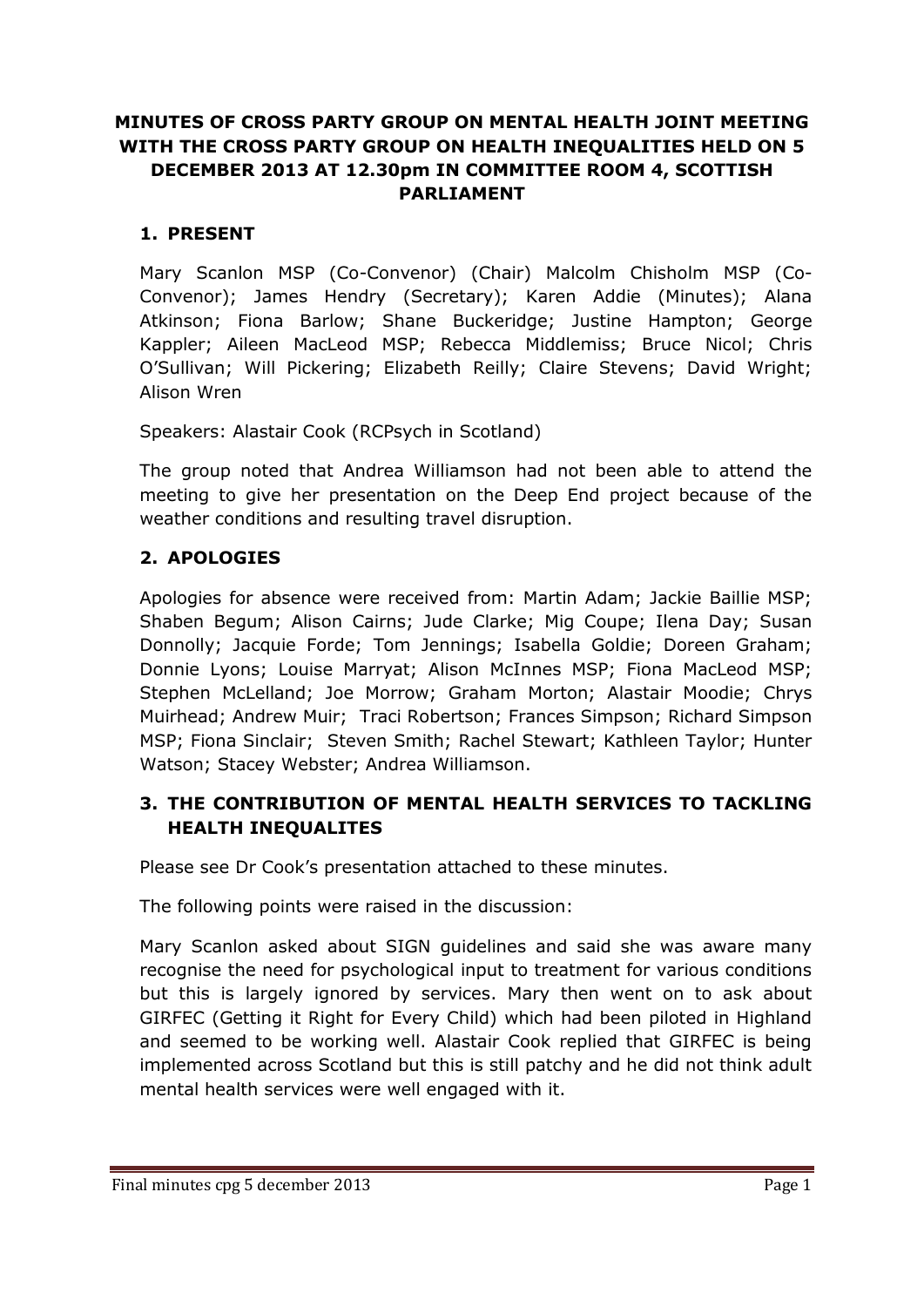Mary also spoke about the Health Committee enquiry into Child and Adolescent Mental Health Services 5 years ago and reported that Phil Wilson had informed the Committee it was easy to predict which 2 and 3 year olds would end up in the criminal justice system or psychiatric services in their teenage years. Alastair responded by saying some work had been done around this issue but it has not had a great impact.

James Hendry asked about tobacco use amongst mental health patients and whether all hospitals should be smoke-free and also about some kinds of psychiatric drug treatments causing weight gain and leading to poorer physical health.

Alastair responded saying he thought all hospitals should be smoke free and smoking cessation help should be made available to patients on admission to psychiatric wards and for the whole time they are in hospital. He acknowledged that some treatments can be a factor in health issues, particularly among those with more severe symptoms but people should be made fully aware of the risks of medication and staff should promote compliance with a healthier lifestyle at the same time as offering drug treatments.

Anne Marie Barry asked about the diagnostic overshadowing and what can be done to address this. Alastair stated that some of it is about educating healthcare staff but also educating the public about mental health and trying to reduce stigma. Regarding SIGN guidelines he thought it was difficult to quantify which psychological treatments are most effective.

Mary Scanlon asked about dual diagnosis and people with mental illness and addiction problems. Alastair said again that much work had been done on this but he still felt care was not well co-ordinated and handovers were still problematic in some places.

Malcolm Chisholm asked about social deprivation and whether the inverse care law applied in mental health too. Alastair confirmed that it does and people with more severe mental illness often drop down social classes because of their disability.

David Wright mentioned the physical health programme for mental health services running in NHS Greater Glasgow and Clyde which is run in liaison with the general hospital and involves health promotion as well as regular physical health checks. Although this is a challenging area it seems to be addressing at least some of the problems.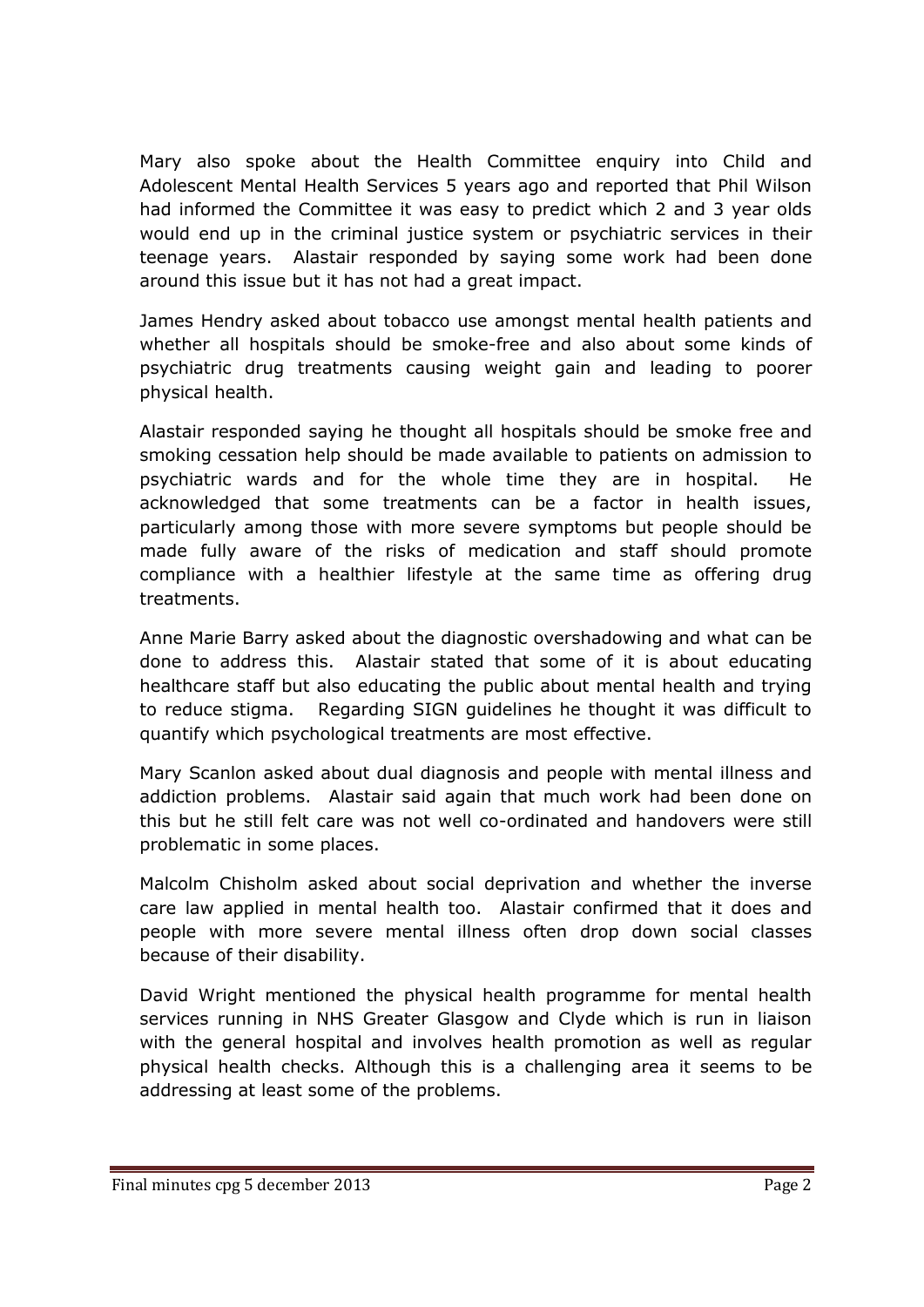The Committee discussed the General Practice contracts and noted that GPs get paid incentives to provide physical health checks for their patients with mental health problems but Alastair Cook added he thought this was more about just monitoring rather than action and outcomes. It was also noted that in the future this part of GP work may be moved to the core contract which means it would no longer be incentivised and this would be a cause for concern.

Mary Scanlon expressed frustration at the lack of change in recent years despite all the various initiatives.

George Kappler spoke about the Mental Health Act and how parental mental health is meant to be considered as part of someone's overall care when they are detained. The Mental Welfare Commission did some work on this surveying nurses and it showed a lack of age appropriate education material and also a lack of family-friendly facilities for those visiting in hospital.

Shane Buckeridge said he was interested in the pyramid model in Alastair's presentation. With regard to early interventions he thought it was the case that children and young people will only get help if CAMHs have diagnosed them. In Scotland the structure of the concordat makes it difficult to have uniformity of services across the country.

Faye Keogh asked about the links between the medical approach and other social care/3<sup>rd</sup> sector agencies. Alastair agreed the approach needs to be across the whole network around the individual.

The Committee moved on to discuss integration and agreed this is a unique opportunity to unify health and social care systems under one umbrella. Concern was expressed that if communities are not invested in the whole integrated approach the service for individuals won't improve. Chris O'Sullivan suggested the current work being done by the Scottish Government on distress may bring some solutions to the problem. He referred to the "Living Better" work being done by the Mental Health Foundation, leading physical health charities and General Practice. There is good evidence that Living Better is working but it is currently only a pilot and it would be good to find out how it can be rolled out across the country. It aims to improve the mental health of people with long term physical health problems using the same peer support model used in mental health.

There was a short discussion on the issues of transgender people accessing health services but not being entirely open about their distress and how this could be addressed. Alastair Cook agreed this is a problem and practitioners need to be more aware of these problems.